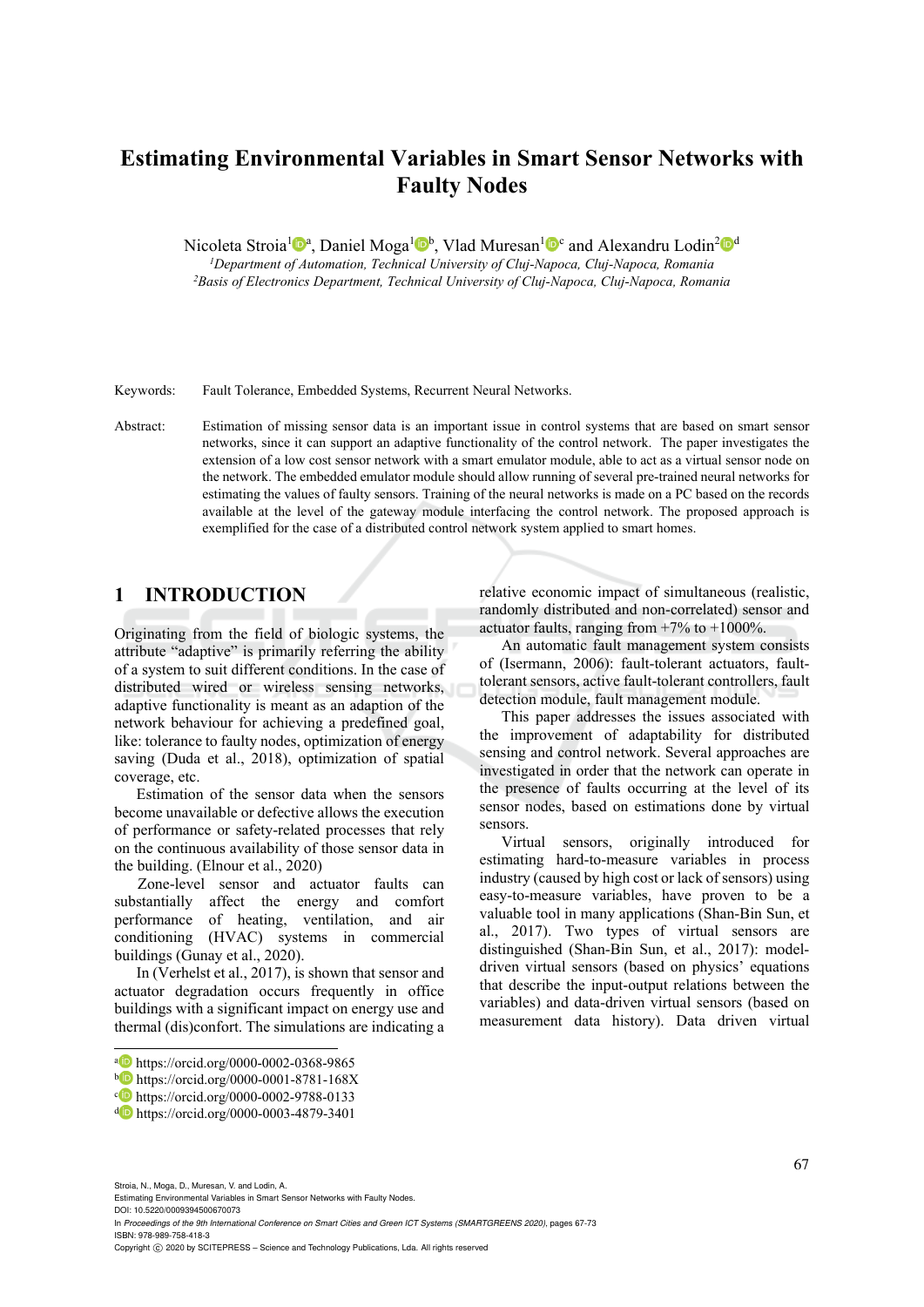sensors, as opposed to model based ones, require little prior knowledge, but a large amount of measurements. If a smart sensor network has a dedicated node able to record measurement values feed into network by other nodes and attach them a timestamp, then the measurement data history is available in the form of time series.

Table 1: Comparison of major time series forecasting techniques (after (Chirag Deb et al., 2017)).

|                                  | Advantages                                                                                                                                                                                                                           | Disadvantages                                                                                                                                                                                             |  |
|----------------------------------|--------------------------------------------------------------------------------------------------------------------------------------------------------------------------------------------------------------------------------------|-----------------------------------------------------------------------------------------------------------------------------------------------------------------------------------------------------------|--|
| Α<br>N<br>N                      | Precise<br>input-output<br>mapping.<br>performance<br>Good<br>for<br>non-linear modelling.<br>• More general and flexible.                                                                                                           | Dependent on weight<br>×.<br>values initialization.<br>· Local minima and slow<br>convergence problem.<br>• Challenging to establish<br>a good trade-off between<br>generalization<br>and<br>overfitting. |  |
| А<br>$\mathbb{R}$<br>I<br>М<br>A | Shifting and lagging<br>of<br>time series data.<br>Improved accuracy<br>by<br>using a regression model<br>with moving average.<br>Reliable<br>confidence<br>intervals for predictions.                                               | Difficult model iden-<br>tification.<br>Not<br>appropriate<br>for<br>long-term prediction.<br>• Nonlinear patterns<br>are<br>not fully captured.                                                          |  |
| S<br>V<br>М                      | · Good capability for fitting<br>generaliza-tion.<br>and<br>Suitable for fore-castting<br>long-term data.<br>• Usage of a kernel function<br>introduces non-linearity and<br>facilitates<br>handling<br>arbitrarily structured data. | Lack of transparency in<br>results.<br>- High computational<br>complexity for large<br>datasets.                                                                                                          |  |
| F<br>u<br>Z<br>Z<br>y            | • Close to human reasoning.<br>- Appropriate for solving<br>uncertainties                                                                                                                                                            | • High computational<br>complexity.<br>- Lack of stability                                                                                                                                                |  |
| $\mathcal{C}$<br>B<br>R          | • Similar to human<br>cognitive processes.<br>• Doesn't search rules<br>between parameters.                                                                                                                                          | - Require introduction of<br>new aspects.<br>- Require huge data sets.                                                                                                                                    |  |
| G<br>R<br>E<br>Y                 | - Capability of pre-dictions<br>with<br>incomplete<br>information.<br>- Reduced computational<br>complexity.                                                                                                                         | Not<br>appropriate<br>for<br>recognition<br>of random<br>component.                                                                                                                                       |  |
| M<br>A<br>&<br>ES                | - Reduced computational<br>complexity.<br>· Usage of a low number of<br>observations.                                                                                                                                                | Not appropriate<br>for<br>long-term and nonlinear<br>prediction                                                                                                                                           |  |
| K<br>N<br>N                      | Intuitive<br>and<br>ease<br>to<br>implement                                                                                                                                                                                          | Challenging<br>to<br>determine<br>the<br>exact<br>number of neighbors                                                                                                                                     |  |
| H<br>y<br>b<br>r<br>i<br>d       | • Combination of different<br>machine learning methods                                                                                                                                                                               | • High computational<br>complexity.<br>• Challenging to<br>determine the appropriate<br>methods to combine.                                                                                               |  |

An extensive overview of the techniques used for time series forecasting in building energy consumption applications is presented in (Chirag Deb et al., 2017). The authors identified 9 models (ANNs Artificial Neural Networks, ARIMA Autoregressive Integrated Moving Average, SVM - Support Vector Machines, CBR - Case-Based Reasoning, Fuzzy time series, Grey prediction model, MA & ES - Moving average and exponential smoothing, kNN - K-Nearest Neighbor prediction method and hybrid models - combinations of two or more machine learning techniques) that can be used for fault detection, prediction of future consumption scenarios and for analysing energy consumption in relation to other building variables (eg. occupancy scheduling). Each of these techniques has a set of advantages and disadvantages presented in Table 1.

#### **2 MATERIALS AND METHODS**

Figure 1 presents a schematic representation of a building with multiple rooms as a collection of spatially distributed cells.

|                |                              | Sensor network backbone |
|----------------|------------------------------|-------------------------|
| N <sub>1</sub> | DS <sub>2</sub><br>$\rm N_2$ | DS<br>N3                |
| $US_8$ .       | $DS_{\rm X}$                 | $\mathrm{DS}_4$         |
| $N_8$          | Room X                       | $\mathrm{N}_4$          |
| DS             | $DS_6$                       | $DS_6$                  |
| $N_7$          | $N_6$                        | N٢                      |

Figure 1: Schematic representation of a building as multiple cells and data sources.

Each room is usually monitored by a smart sensor with dedicated transducer for air temperature, humidity, CO2 level, VOC (Volatile organic compounds) level, etc. Each sensor node can be modelled as a data source (DS) which is feeding environmental variables values at a specified sampling rate.

The basic problems addressed by the paper are:

- investigate algorithms appropriate for estimating an environmental variable in the cell  $X$ , when either: a) the sensor node  $DS<sub>X</sub>$  is not communicating or b) a specific transducer of  $DS_x$  is faulty,
- propose an estimation technique whose computational complexity and running time are appropriate for constructing a virtual sensor able to support the real time operation of a control application,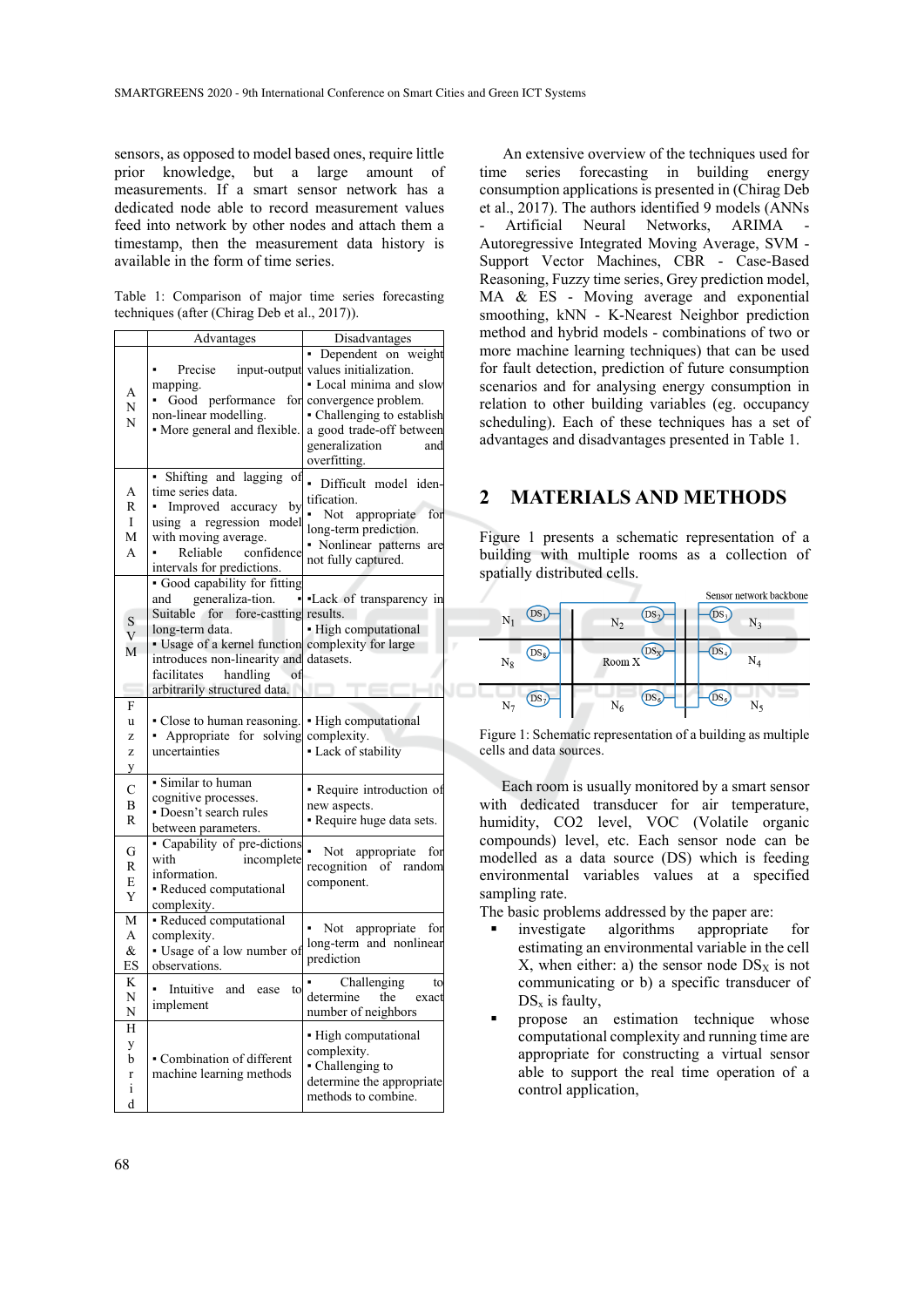prototype an embedded implementation that can serve as a basis for a cost efficient realization of the devices involved in ensuring of an acceptable level of fault tolerance.

#### **2.1 Description of the Analysed Platform**

The analysed platform, called Physis, (Moga et al., 2015) is based on a multi-master/multi-slave architecture (Figure 2). It integrates wired and wireless networks having several node types: sensor, controller, actuator, and gateway. The network architecture of Physis is appropriate for low cost monitoring and control application in building automation. Since a low cost implementation is targeted, all the nodes are built around low cost, low power 8 bit and 32 bit microcontrollers.



Wireless sensor nodes can be integrated with the wired components through a wireless hub node. Its role is to act as a sink node in the wireless network while presenting multiple identities (addresses) on the wired side: each wireless sensor will be identified through an associated address on the multidrop bus, and the request messages to all these addresses are handled by the hub.

The gateway module (Figure 3), based on an ARM Cortex-M7 microcontroller, is interfaced on the network side by an RS-485 port and presents an Ethernet interface that allows communication with other gateway modules / applications. A NOR flash memory is used for storing configuration parameters and embedded web server pages. The micro SD card is used for storing the network nodes values and states.

The application running on the gateway module offers the following functionalities (Moga et al., 2015): Web server for implementing a HMI, functionalities required for monitoring the network elements, data logging, alarming (by sending emails

to a preconfigured address or by informing the connected clients through TCP sockets) and alarms history, translation and forwarding of the user commands to the network elements, FTP server for facilitating the transfer of the logged data, TCP sockets for remote monitoring and control.



Figure 3: Schematic of the gateway module.

#### **2.2 Fault Tolerant Network Architecture**

Figure 4 presents the architecture of the adaptive control network.



Figure 4: Platform architecture for increasing network adaptability and enduring fault tolerant behaviour.

The logged data, stored at the level of the gateway module, is periodically read by the application running on the PC, and used for training the models that allow estimation of sensor values based on the time series recorded from other sensors. The model parameters are transferred to the smart emulator module and used for estimating sensor values. When notified by the gateway that a sensor is faulty, the smart emulator acts as a virtual sensor node on the network, handling all the messages addressed to the faulty node.

In the fault tolerant network architecture indicated in Figure 4, the hardware platform of the gateway module (Figure 3) is reused and reprogrammed as a smart emulator module.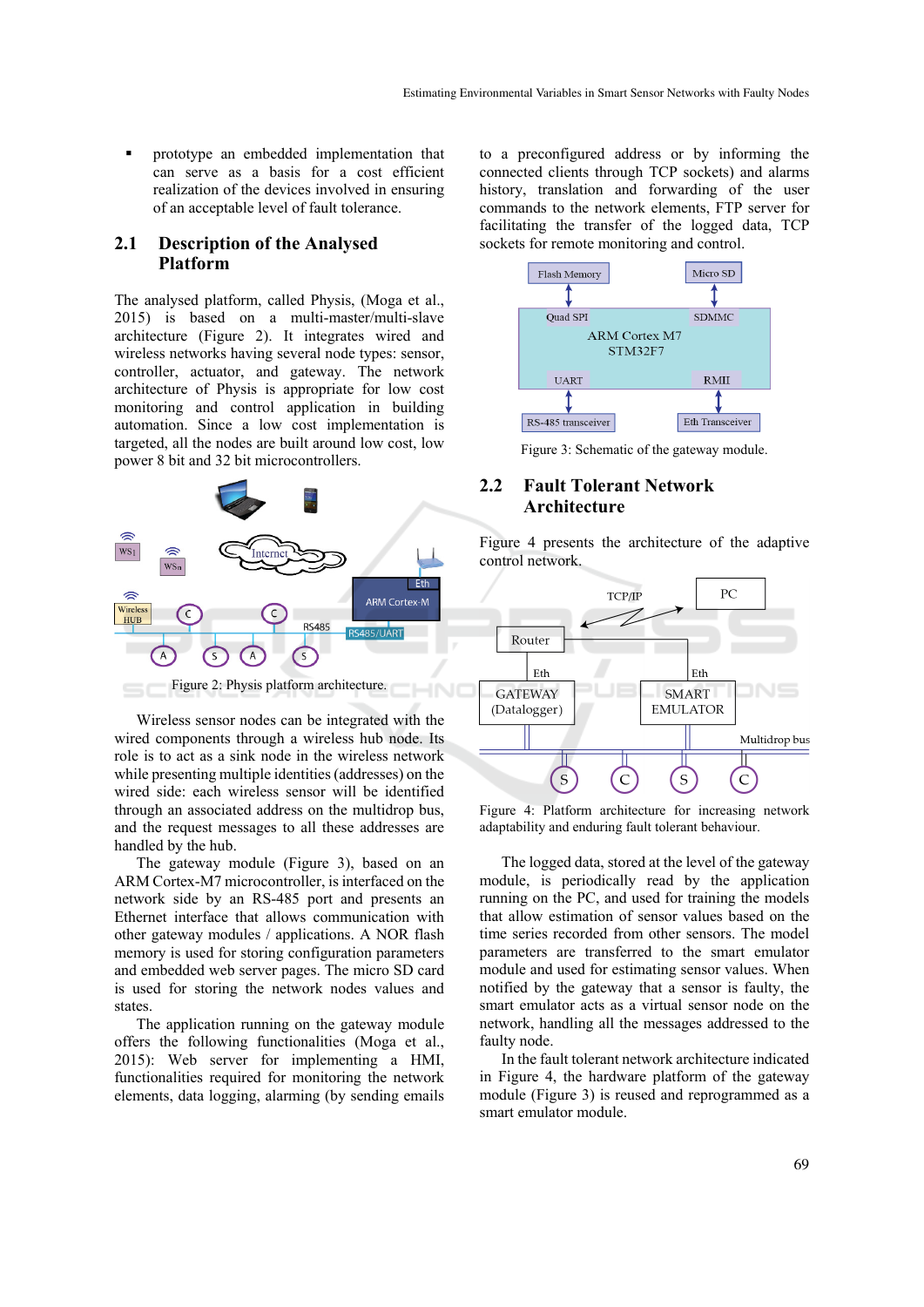#### **2.3 Modelling Strategy**

Principal component analysis (PCA) based methods are reported as being successfully used in HVAC applications for sensor fault detection, diagnosis and data reconstruction (Yunpeng Hu et al., 2016), (Cotrufo et al., 2016).

Neural networks are preferred due to their ability to create a feasible model for environmental variables based on time series as training sets.

A neural network model,  $E-\alpha$ Net, appropriate to implementing soft sensors for spatial forecasting of environmental parameters, is introduced in (Maniscalco et al., 2011). The E-αNet architecture has the capability of modifying the hidden units' activation functions, reducing the network complexity in terms of number of hidden units and improving the learning ability.

The AAAN (Auto-Associative Neural Network) approach is compared in (Elnour et al., 2020) with a PCA-based algorithm and the results show an improvement by 40% in the diagnosis accuracy, 22% in missing data recovery, and 10% in error correction.

LSTM (Long Short-Term Memory) networks are a class of recurrent neural networks, able to make predictions in time series forecasting based on the learned context. In (Chiou-Jye Huang et al., 2018) a neural network composed of CNN (Convolutional Neural Network) and LSTM is applied for particulate matter forecasting in smart cities. CNN is used for feature extraction and LSTM for analyzing the features extracted by CNN and estimating the PM2.5 concentration for the next point in time.

The LSTM method, introduced in (Hochreiter et al., 1997), was designed to overcome the back propagated error problems encountered with conventional BPTT (Back-Propagation Through Time) or RTTL (Real Time Recurrent Learning) by usage of an efficient, gradient based algorithm on an architecture enforcing constant error flow through internal states of the network units. LSTM networks have the ability to store representations of both recent input events and longer term input events.

A short description of the LSTM algorithm and network topology is presented in what follows according to (Hochreiter et al., 1997).

An LSTM unit (memory cell) consists in an input gate, an output gate and a central linear unit (Figure5).

The gates have the role of protecting against perturbations (from irrelevant inputs, irrelevant memory content of the linear unit) the memory content stored in the linear unit and the other units.

Each memory cell,  $c_i$ , in addition to *net<sub>ci*</sub>, gets input from the input gate *inj* and from the output gate *outj*.



Figure 5: Architecture of a LSTM memory cell (Hochreiter et al., 1997).

Activations at time *t* of *inj* and *outj* are:

$$
y^{in_j}(t) = f_{in_j}(net_{in_j}(t))
$$
\n(1)

$$
y^{out_j}(t) = f_{out_j}(net_{out_j}(t))
$$
\n(2)

Where

 $\overline{\phantom{a}}$ 

$$
net_{in_j}(t) = \sum_{u} w_{in_ju} y^u(t-1)
$$
 (3)

$$
et_{out_j}(t) = \sum_{u} w_{out_{j}u} y^u(t-1)
$$
\n(4)

The indices *u* stand for different types of units (input units, gate units, memory cells, hidden units, even recurrent self-connections like  $w_{c_j c_j}$ ).

At time *t*, the output of the memory cell is:

$$
y^{c_j}(t) = y^{out_j}(t)h(s_{c_j}(t))
$$
\n(5)

with the internal state:  $s_{c_j}(t) = 0$  for  $t = 0$  and

$$
s_{c_j}(t) = s_{c_j}(t-1) + y^{in_j}(t)g\left(net_{c_j}(t)\right)
$$
 (6)

for t > 0,

$$
net_{c_j}(t) = \sum_{u} w_{c_j u} y^u(t-1)
$$
 (7)

The topology of a LSTM network consists in one input layer, one hidden layer and one output layer. The hidden layer contains memory cells and may also contain conventional hidden units providing inputs to memory cells.

#### **2.4 Embedded Implementation of the Neural Network Models**

ARM's Cortex M7 architecture (Figure 6) extends the MCU capabilities (e.g. general purpose computations, efficient control flow, integration with low power memory types, fast reaction to external interrupts) with DSP (Digital Signal Processing) extensions to the Thumb instruction set and the optional floating point unit, providing features like: single cycle 16/32-bit MAC (multiply-accumulate), single cycle dual 16-bit MAC, 8/16-bit SIMD (Single Instruction Multiple Data) arithmetic, hardware division.

Rapid prototyping of a neural network implementation is possible using ST's solutions for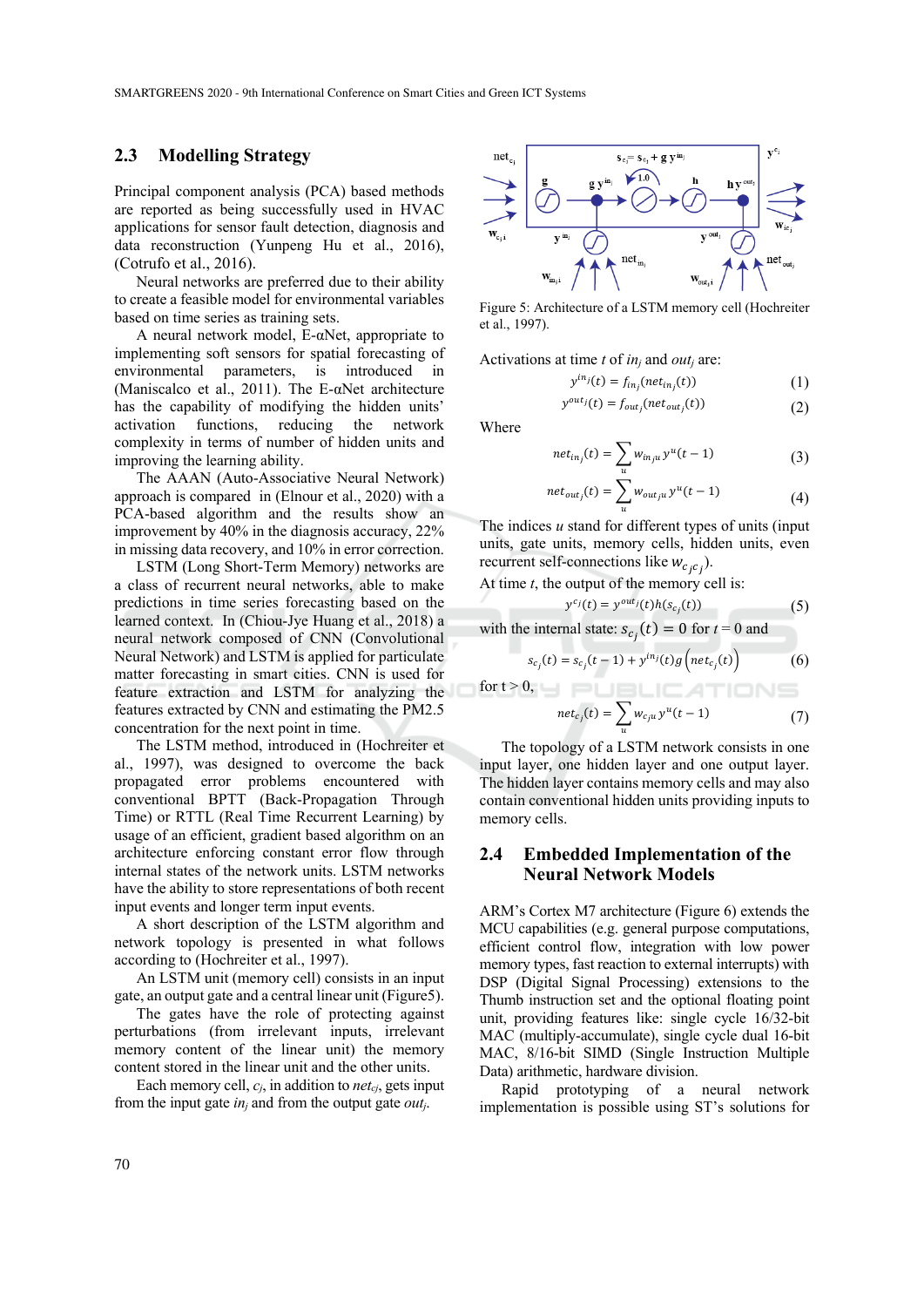artificial neural networks. ST offers the possibility of mapping and running pre-trained ANNs on STM32 ARM Cortex M7 microcontrollers, through an extension pack of the STM32CubeMX tool. Multiple ANNs can run on a STM32 microcontroller.



Figure 6: ARM Cortex-M7 architecture (ARM website: https://developer.arm.com/ip-products/processors/cortexm/cortex-m7).

The NN model, trained in an interoperable deep learning training tool (such as Keras, ConvNetJS, Lasagne, Caffe), is converted into optimized code for STM32 Arm Cortex M4/M7 processors with FPU (Floating point Unit) and DSP extensions.

The generated STM32 NN library (both specialized and generic parts) can be directly integrated in an C/C++ IDE project. The specialized files, defining the network topology and weights/bias parameters, are generated for each imported NN model. The generic part, the NN computing kernel library or *network\_runtime* library, uses (STMicroelectronics, 2019):

- ARM CMSIS library, for CORTEX-M optimized operations support (FPU and DSP instructions),
- standard *libc*, for memory manipulation functions (*memset*, *memcpy*),
- a mathematical functions library, for *expf*, *powf*, *tanhf*, *sqrtf* functions,
- *malloc* / *free* functions, for supporting the recurrent-type layers.

#### **3 EXPERIMENTS AND RESULTS**

The data sets collected by the Physis platform in a smart home setup usually contain 1 minute records of air temperature and relative humidity measured by sensors placed indoor  $(T_i, H_i)$ , and records of air temperature measured by a sensor placed outside  $(T_{ext})$ . Each record consist in: (*time\_stamp*,  $T_i$ ,  $T_{ext}$ , *Hi*). Example of such recordings are presented in Figure 7 (for 11 successive days).

The experimental data was prepared for usage with LSTM in Keras. LSTM expects a 3D tensor format (*batch\_size*, *time\_steps*, *input\_dim*) for the input data.

The neural network models are trained in Keras (TensorFlow backend) and exported to files (HDF5 format for model weights, JSON format for network structure).

After defining the network structure, the model is fitted versus a 1D tensor with the values that need to be estimated. The dataset was split into training data (records from the first 7 days) and test data.

Experiments were made considering the following scenarios:

- estimate the inside air temperature for the next time step based on the measurements of the other variables at prior time moments,
- predict the inside air temperature 1 day ahead values based on the measurements of all the variables collected in the past 7 days.

For the first scenario, the LSTM model was defined with a single hidden layer with 12 neurons, and an output layer with 1 neuron. The model was fitted over the normalized training data. 750 epochs



Figure 7: Experimental data set.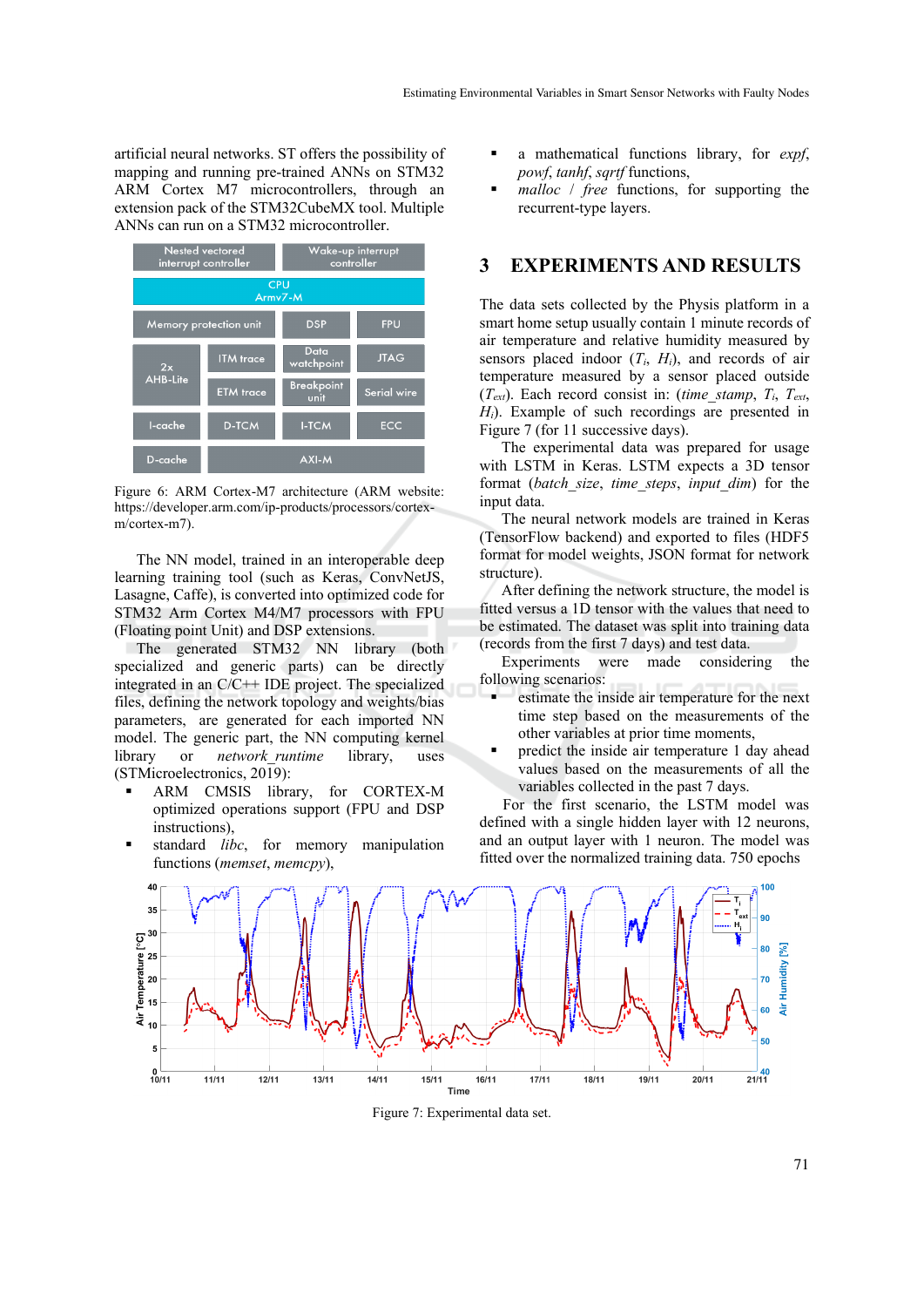with a batch size equal to the length of the training dataset were used. Validating the model on the test dataset, resulted in an RMSE value of 2.373 (Figure 8).



Figure 8: Estimated indoor temperature vs. measured indoor temperature for the validation set  $(1<sup>st</sup>$  scenario).

For the second scenario, the mean value was computed on 30 successive records in order to reduce the number of records in the dataset. A Bidirectional LSTM model with 12 neurons was trained over 500 epochs. Validating the model resulted in an RMSE of 1.062 (Figure 9).



Figure 9: Estimated indoor temperature vs. measured indoor temperature for the validation set (2nd scenario).

ST's extension package of the STM32CubeMX, STM32Cube.AI was used for converting the models exported from Keras into optimized code for running on the smart emulator module.

Experiments performed with indoor air parameter measurements collected from home and office rooms demonstrated a very good estimation capability even for simple LSTM structures. A more difficult situation was considered, for the case of greenhouse room: the environmental variables (temperatures, humidities) are exhibiting a wider dynamic range and saturation for the humidity transducer is present.

#### **4 CONCLUSIONS**

The experiments performed on the time series obtained for a smart sensor network dedicated to smart home platforms are indicating successful

operation of the virtual sensors for a time horizon of few days. The training sets consisted of time series collected in one week. This proves that the proposed approach can be reliably used in providing the adaptive behaviour of a distributed control network for temperature/humidity control.

Further efforts will be dedicated to provide a fully automated construction of the models for the virtual sensors by introduction of the dedicated neural network model generator as a server application running in the cloud.

#### **ACKNOWLEDGEMENTS**

This paper was supported by the project POCU/380/6/13/123927 – ANTREDOC, "Entrepreneurial competencies and excellence research in doctoral and postdoctoral study programs", project co-funded from the European Social Fund through the Human Capital Operational Program 2014-2020.

## **REFERENCES**

- Duda, N., Nowak, T., Hartmann, M., et al. BATS: Adaptive Ultra Low Power Sensor Network for Animal Tracking. Sensors 2018, 18, 3343. DOI: 10.3390/s18103343.
- Elnour, M., Meskin, N., Al-Naemi, M. Sensor data validation and fault diagnosis using Auto-Associative Neural Network for HVAC systems, Journal of Building Engineering 2020, 27, 100935. DOI: 10.1016/j.jobe.2019.100935.
- Gunay, H. B., Shi, Z., Newsham, G., Moromisato, R. Detection of zone sensor and actuator faults through inverse greybox modelling. Building and Environment 2020, 171, 106659. DOI: 10.1016/j.buildenv.2020. 106659
- Verhelst, J., Van Ham, G., Saelens, D. and Helsen, L. Economic impact of persistent sensor and actuator faults in concrete core activated office buildings. Energy and Buildings 2017, 142, 111-127. DOI: 10.1016/j.enbuild.2017.02.052.
- Isermann, R. Fault-Diagnosis Systems. An Introduction from Fault Detection to Fault Tolerance. 475 pages. Springer-Verlag Berlin Heidelberg, Germany. 2006. ISBN: 978-3-540-24112-6
- Shan-Bin Sun, Yuan-Yuan He, Si-Da Zhou and Zhen-Jiang Yue: A Data-Driven Response Virtual Sensor Technique with Partial Vibration Measurements Using Convolutional Neural Network. Sensors 2017, 17, 2888. DOI: 10.3390/s17122888.
- Chirag Deb, Fan Zhang, Junjing Yang, Siew Eang Lee, Kwok Wei Shah. A review on time series forecasting techniques for building energy consumption. Renewable and Sustainable Energy Reviews 2017, 74, 902–924. DOI: 10.1016/j.rser.2017.02.085.